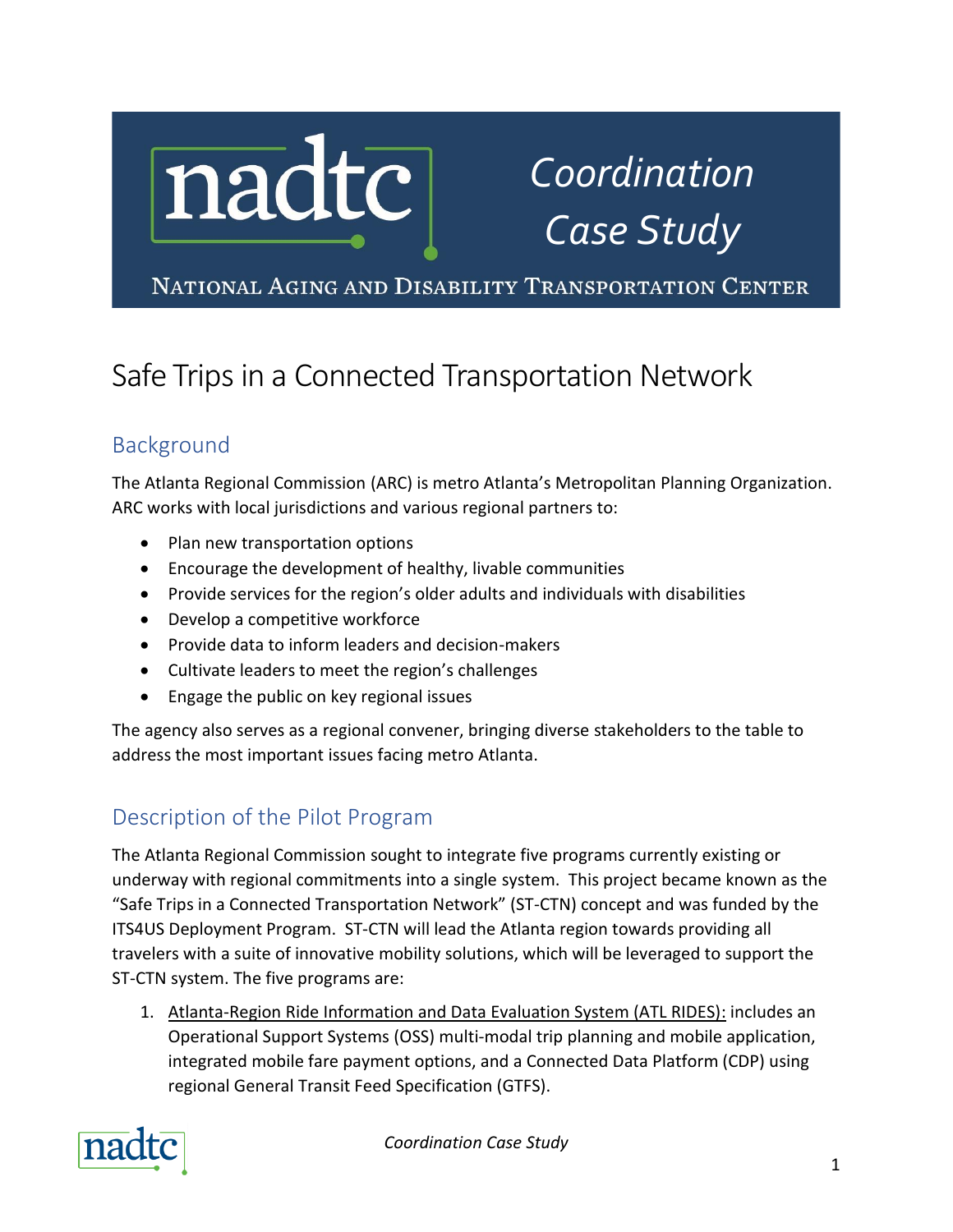- 2. SIDEWALKSIM: SidewalkSim is an asset management system and shortest path (lowest impedance) routing tool for pedestrian pathways.
- 3. Regional Connected Vehicle Infrastructure Deployment Program (CV1K): The Atlanta region is home to one of the largest Connected Vehicle (CV) deployments in the United States – Regional Connected Vehicle Infrastructure Deployment Program (CV1K). CV1K is deploying interoperable CV technologies at signalized intersections throughout the Atlanta region.
- 4. Gwinnett County's Connected Vehicle Technology Master Plan (CVTMP): CVTMP sets out to develop and improve economic viability and quality of life, address the needs and challenges to motorized and non-motorized modes, establish guidelines for deploying technology, and have broad applicability to Gwinnett, other local jurisdictions, and across the state—to set the standard for implementing CVs.
- 5. The Space Time Memory (STM) platform processes traffic volume and speed data from multiple monitoring and modeling sources, tracks network performance measures, and predicts evolving route conditions using traditional and machine learning techniques. The STM project allows routing decisions to incorporate travel time, safety, and other costs into path selection.



Safe Trips in a Connected Transportation Network (ST-CTN) will merge these separate initiatives. The goal of the ST-CTN system is to leverage existing advanced transportation technology solutions to support safe, reliable, accessible, complete trips for all, particularly

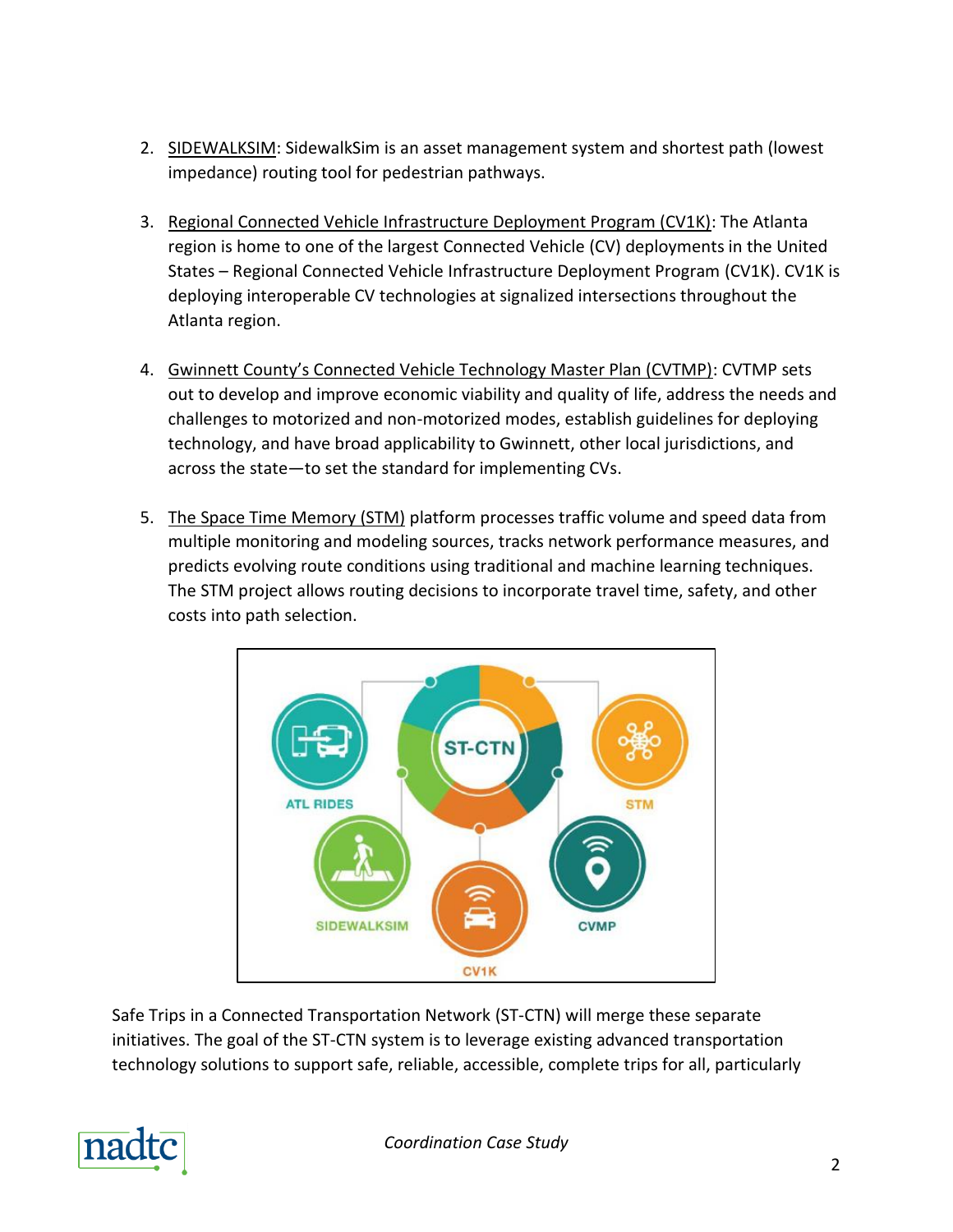undeserved communities, including people with disabilities, aging adults, people with Limited English Proficiency, and low-income travelers. The vision of the project is to provide users complete trip functionality with directions, conditions, and status on the links between trip legs that are personalized based on the user's profile, while connecting the user to CV infrastructure to provide safer trips and more transportation network awareness.

### Coordination and Partnerships

The Atlanta Regional Commission completed a new Transportation Systems and Operations Management Plan with an update to the Regional Intelligent Transportation Systems Architecture in early 2020. This effort brought many entities to the table frequently to discuss transportation technology in the region including Georgia's Department of Transportation, Atlanta Region Transit Link Authority, and Gwinnett County.

The following list of partners participated in this effort.

- Gwinnett County/Transit
- Atlanta-Region Transit Link Authority (ATL)
- Statewide Independent Living Council of GA (SILCGA)
- Kimley-Horn and Associates, Inc. (KHA)
- Georgia Department of Transportation (GDOT)
- Georgia Institute of Technology (GA Tech)
- GO Systems and Solutions (GOSystems)
- IBI Group

Additional support from advocacy groups, and individuals with experience in the field of transportation for the project's target populations were also involved and demonstrated interest in continued participation. Those organizations include:

- disABILITY Link
- Center for Pan Asian Community Services
- Georgia Department of Education
- Georgia Department of Behavioral Health and Development Georgia Tech Tools for Life
- Gwinnett ADA Transition Plan Coordinator
- Gwinnett County Public Schools
- Gwinnett County Veterans Resource Center
- Gwinnett Place Community Improvement District
- Hi-Hope Center
- Latin American Association Gwinnett Outreach Center
- MARTA Accessibility Council Board
- Persian Culture Center



*Coordination Case Study*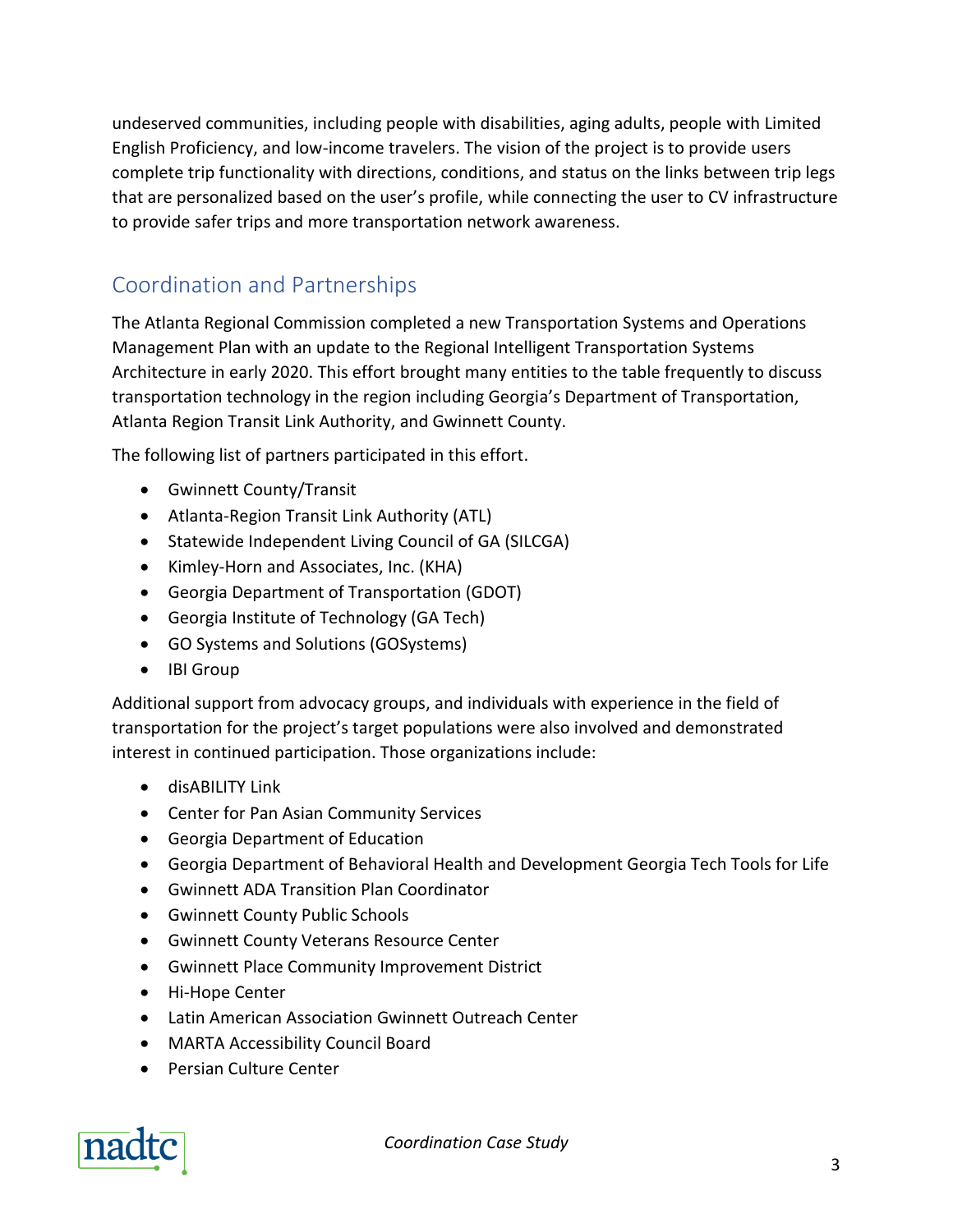- Southeastrans
- The Arc Georgia
- Vocational Rehab
- We Love BuHi (highway preservation non-profit)

One of the benefits of this process was that the ARC became more familiar with each participating agency's work. The ITS4US program will fit well as an opportunity to integrate several of these existing and new projects into a solution enabling more complete trips for disadvantaged communities. Also, due to the already regional nature of many of these initiatives, including ATL RIDES and the Regional Connected Vehicle Program, ARC's integrated

solution was a good fit for the program as it would be able to expand in the future. Several interviews were conducted with stakeholders regarding system requirements and concept of operations, and calls were hosted to inform people about the project. Organizations representing end users have been active in the project concept development.



#### Project Status

The project nearing completion of Phase 1, completing the concept development, and will begin Phase 2 in June, 2022. Meetings of the full partner team occur on a close to weekly basis.

#### **Outcomes**

Through this project, a framework and gameplan is being developed for designing and implementing a highly integrated technology to help many disadvantaged communities. The documentation put together will help this type of technological solution be adopted by any interested areas. The success of the project won't be understood until the evaluation has been completed. A Performance Measurement and Evaluation Support Plan was created that outlines performance measures to establish if the project is a success. The 6 major performance measures are:

- Enhance Traveler Experience
- Improve Accessibility
- Enhance Complete Trip Pedestrian Safety
- Enhance Fixed-Route Transit
- Enhance Safety and Awareness with Connected Vehicles
- Improve Transit Reliability

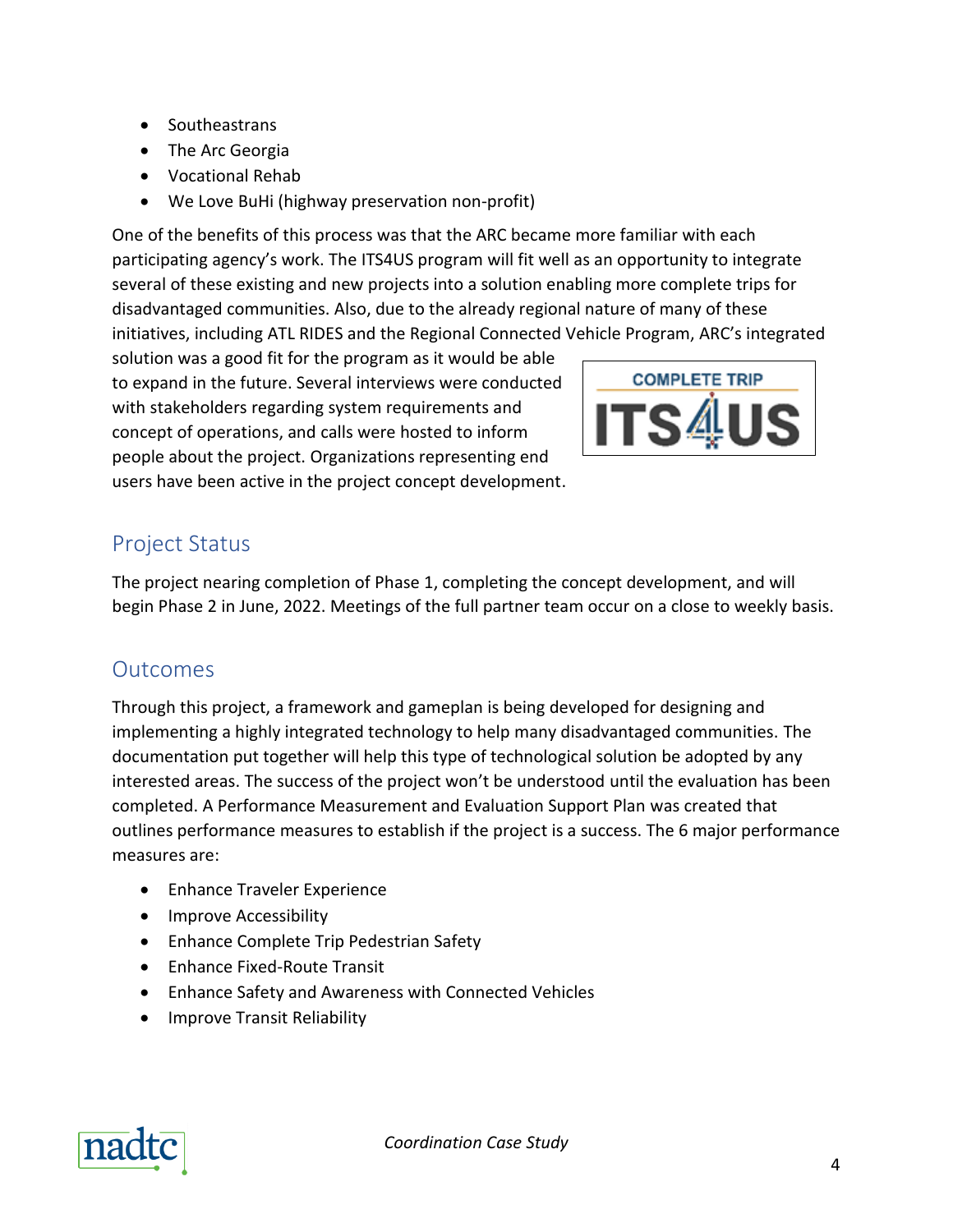#### Next Steps

Phase 1 of this project is almost complete. Phase 2 selection is scheduled to be announced June 3<sup>rd</sup>, 2022, and includes designing and building the system. The system is envisioned to be scalable across the region, state, and wherever there is interest in implementing it across the nation. The base ATL RIDES app will go live for riders across all transit operators in the region by the end of summer 2022 and ARC and GDOT are continuing to work towards providing greater coverage of connected vehicle technology throughout the region. The project has already had some interest from other counties about how they can participate in the project.